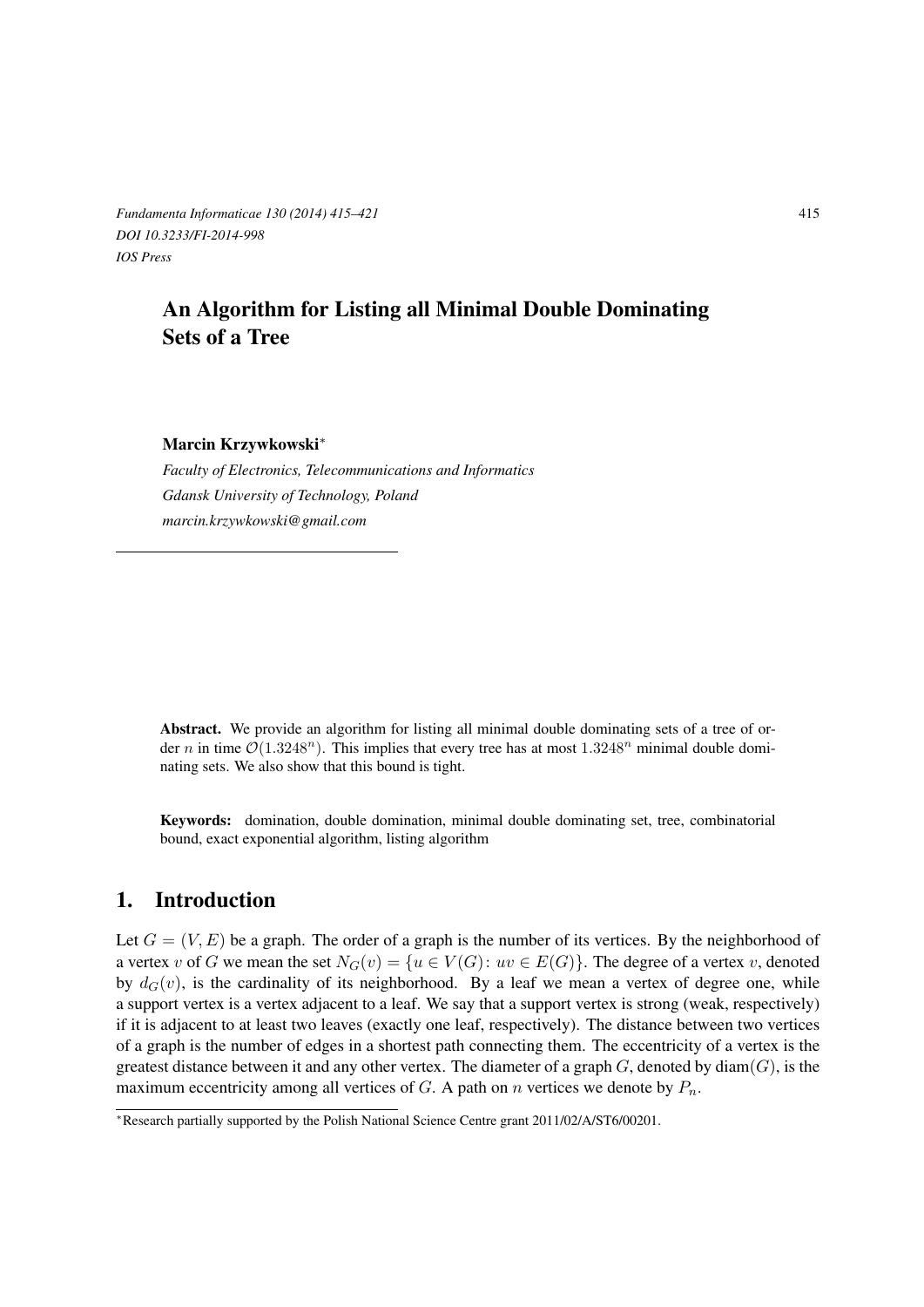A vertex of a graph is said to dominate itself and all of its neighbors. A subset  $D \subseteq V(G)$  is a dominating set of G if every vertex of G is dominated by at least one vertex of D, while it is a double dominating set of  $G$  if every vertex of  $G$  is dominated by at least two vertices of  $D$ . A dominating (double dominating, respectively) set  $D$  is minimal if no proper subset of  $D$  is a dominating (double dominating, respectively) set of G. A minimal double dominating set is abbreviated as mdds. Double domination in graphs was introduced by Harary and Haynes [6]. For a comprehensive survey of domination in graphs, see [7, 8].

**Observation 1.** Every leaf of a graph  $G$  is in every double dominating set of  $G$ .

**Observation 2.** Every support vertex of a graph G is in every double dominating set of G.

One of the typical questions in graph theory is how many subgraphs of a given property can a graph on  $n$  vertices have. For example, the famous Moon and Moser theorem [12] says that every graph on *n* vertices has at most  $3^{n/3}$  maximal independent sets.

Combinatorial bounds are of interest not only on their own, but also because they are used for algorithm design as well. Lawler [11] used the Moon-Moser bound on the number of maximal independent sets to construct an  $(1 + \sqrt[3]{3})^n \cdot n^{\mathcal{O}(1)}$  time graph coloring algorithm, which was the fastest one known for twenty-five years. For an overview of the field, see [5].

Fomin et al. [4] constructed an algorithm for listing all minimal dominating sets of a graph on *n* vertices in time  $\mathcal{O}(1.7159^n)$ . There were also given graphs  $(n/6)$  disjoint copies of the octahedron) having  $15^{n/6} \approx 1.5704^n$  minimal dominating sets. This establishes a lower bound on the running time of an algorithm for listing all minimal dominating sets of a given graph.

The number of maximal independent sets in trees was investigated in [13]. Couturier et al. [3] considered minimal dominating sets in various classes of graphs. The authors of [9] investigated the enumeration of minimal dominating sets in graphs.

Bród and Skupień  $[1]$  gave bounds on the number of dominating sets of a tree. They also characterized the extremal trees. The authors of [2] investigated the number of minimal dominating sets in trees containing all leaves.

In [10] an algorithm was given for listing all minimal dominating sets of a tree of order  $n$  in time  $\mathcal{O}(1.4656^n)$ . This implies that every tree has at most  $1.4656^n$  minimal dominating sets. An infinite family of trees for which the number of minimal dominating sets exceeds  $1.4167<sup>n</sup>$  was also given. This establishes a lower bound on the running time of an algorithm for listing all minimal dominating sets of a given tree.

We provide an algorithm for listing all minimal double dominating sets of a tree of order  $n$  in time  $\mathcal{O}(1.3248^n)$ . This implies that every tree has at most  $1.3248^n$  minimal double dominating sets. We also show that this bound is tight.

### **2. Results**

We describe a recursive algorithm which lists all minimal double dominating sets of a given input tree. We prove that the running time of this algorithm is  $\mathcal{O}(1.3248^n)$ , implying that every tree has at most  $1.3248<sup>n</sup>$  minimal double dominating sets.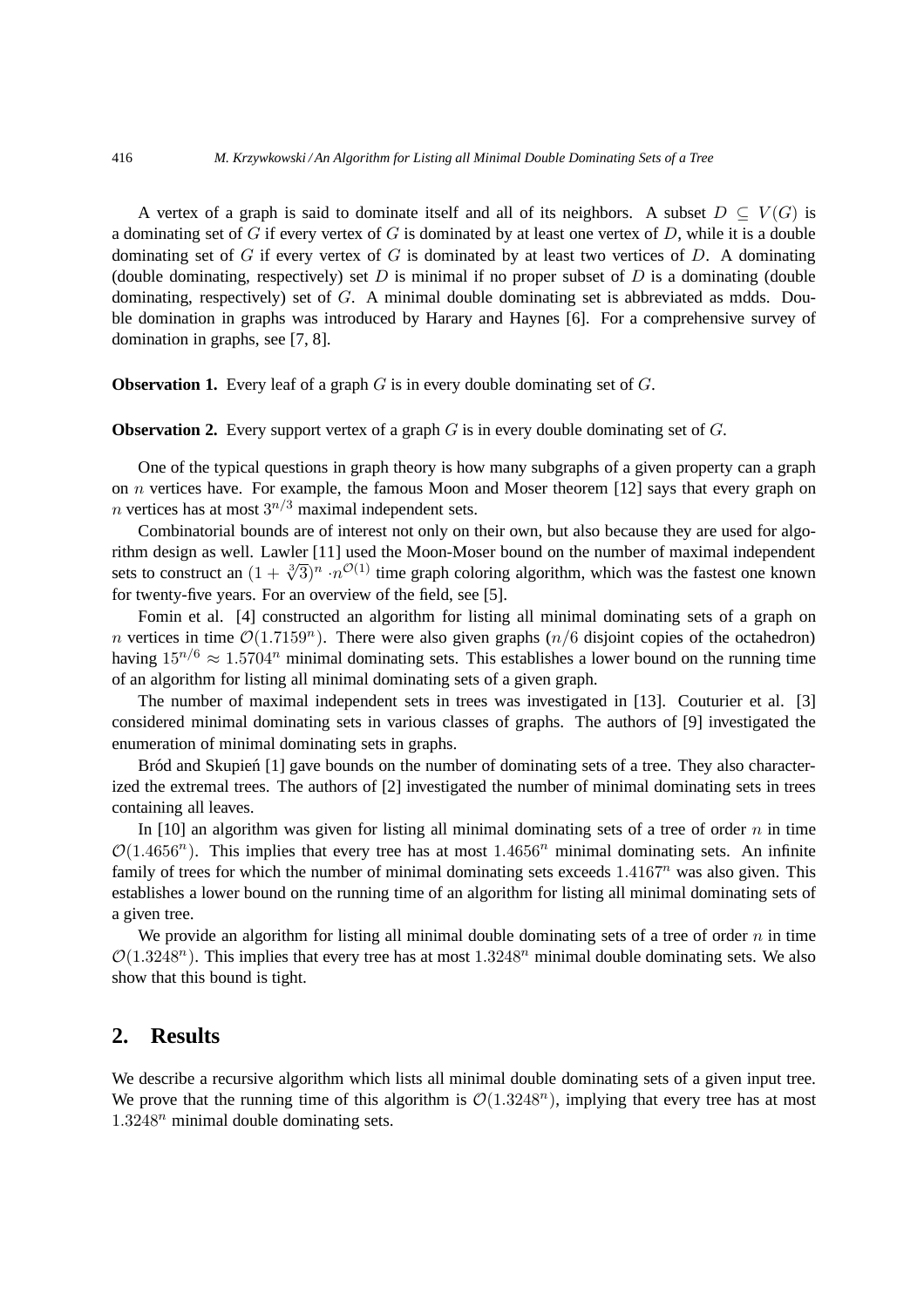**Theorem 3.** Every tree T of order n has at most  $\alpha^n$  minimal double dominating sets, where  $\alpha \approx 1.32472$ is the positive solution of the equation  $x^3 - x - 1 = 0$ , and all those sets can be listed in time  $\mathcal{O}(1.3248^n)$ .

#### **Proof:**

The family of sets returned by our algorithm is denoted by  $\mathcal{F}(T)$ . To obtain the upper bound on the number of minimal double dominating sets of a tree, we prove that the algorithm lists these sets in time  $\mathcal{O}(1.3248^n)$ . If diam(T)  $\leq$  3, then let  $\mathcal{F}(T) = \{V(T)\}\$ . Every vertex of T is a leaf or a support vertex. Observations 1 and 2 imply that  $V(T)$  is the only mdds of T. We have  $n \ge 2$  and  $|\mathcal{F}(T)| = 1$ . Obviously,  $1 < \alpha^n$ .

Now assume that  $\text{diam}(T) > 4$ . Thus the order n of the tree T is at least five. The results we obtain by the induction on the number n. Assume that they are true for every tree T' of order  $n' < n$ .

First assume that some support vertex of T, say x, is strong. Let y and z be leaves adjacent to x. Let  $T' = T - y$ , and let

$$
\mathcal{F}(T) = \{ D' \cup \{y\} \colon D' \in \mathcal{F}(T') \}.
$$

Let D' be an mdds of the tree T'. By Observation 2 we have  $x \in D'$ . It is easy to see that  $D' \cup \{y\}$ is an mdds of T. Thus all elements of the family  $\mathcal{F}(T)$  are minimal double dominating sets of the tree T. Now let D be any mdds of the tree T. By Observations 1 and 2 we have  $x, y, z \in D$ . Let us observe that  $D \setminus \{y\}$  is an mdds of the tree T' as the vertex x is still dominated at least twice. By the inductive hypothesis we have  $D \setminus \{y\} \in \mathcal{F}(T')$ . Therefore the family  $\mathcal{F}(T)$  contains all minimal double dominating sets of the tree T. Now we get  $|\mathcal{F}(T)| = |\mathcal{F}(T')| \leq \alpha^{n-1} < \alpha^n$ . Henceforth, we can assume that every support vertex of  $T$  is weak.

We now root T at a vertex r of maximum eccentricity diam(T). Let t be a leaf at maximum distance from r, v be the parent of t, u be the parent of v, and w be the parent of u in the rooted tree. If diam(T)  $\geq$  5, then let d be the parent of w. By  $T_x$  we denote the subtree induced by a vertex x and its descendants in the rooted tree T.

Assume that u is adjacent to a leaf, say x. Let  $T' = T - T_v$ , and let

$$
\mathcal{F}(T) = \{D' \cup \{v,t\} \colon D' \in \mathcal{F}(T')\}.
$$

Let us observe that all elements of the family  $\mathcal{F}(T)$  are minimal double dominating sets of the tree T. Now let D be any mdds of the tree T. By Observations 1 and 2 we have  $t, x, v, u \in D$ . It is easy to observe that  $D \setminus \{v, t\}$  is an mdds of the tree T'. By the inductive hypothesis we have  $D \setminus \{v, t\} \in \mathcal{F}(T')$ . Therefore the family  $\mathcal{F}(T)$  contains all minimal double dominating sets of the tree T. Now we get  $|\mathcal{F}(T)| = |\mathcal{F}(T')| \leq \alpha^{n-2} < \alpha^n$ .

Now assume that all children of u are support vertices. Assume that  $d_T(u) \geq 4$ . Let  $T' = T - T_v$ , and let

$$
\mathcal{F}(T)=\{D'\cup\{v,t\}\colon D'\in\mathcal{F}(T')\}.
$$

Let us observe that all elements of the family  $\mathcal{F}(T)$  are minimal double dominating sets of the tree T. Now let D be any mdds of the tree T. By Observations 1 and 2 we have  $v, t \in D$ . Let us observe that D  $\setminus \{v, t\}$  is an mdds of the tree T' as the vertex u is still dominated at least twice. By the inductive hypothesis we have  $D \setminus \{v, t\} \in \mathcal{F}(T')$ . Therefore the family  $\mathcal{F}(T)$  contains all minimal double dominating sets of the tree T. Now we get  $|\mathcal{F}(T)| = |\mathcal{F}(T')| \leq \alpha^{n-2} < \alpha^n$ .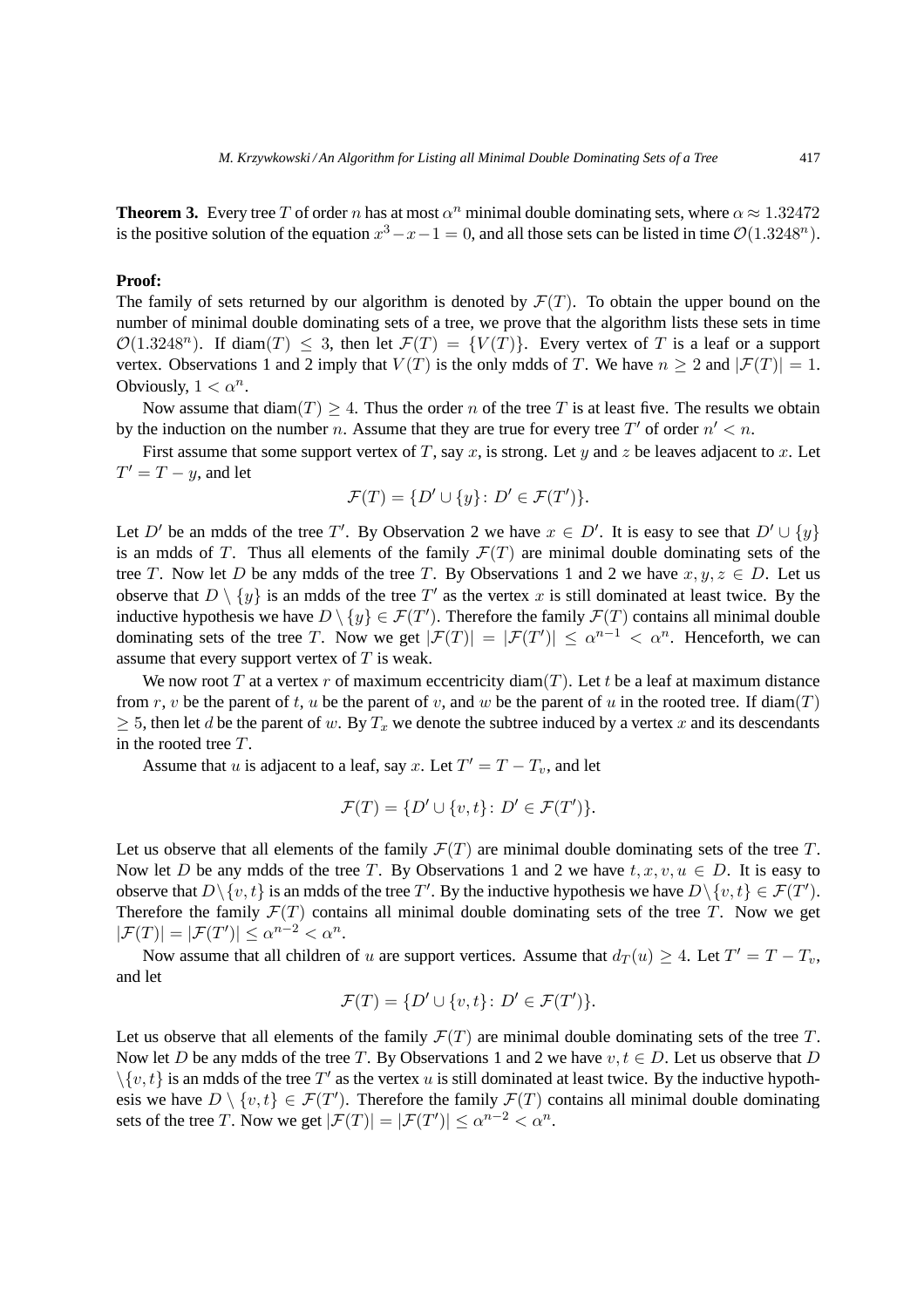Now assume that  $d_T(u) = 3$ . Let x be the child of u other than v. The leaf adjacent to x we denote by y. Let  $T' = T - T_u$  and  $T'' = T - T_v - y$ . Let  $\mathcal{F}(T)$  be a family as follows,

$$
\{D' \cup \{t, v, x, y\} \colon D' \in \mathcal{F}(T')\}
$$
  

$$
\cup \{D'' \cup \{v, t, y\} \colon D'' \in \mathcal{F}(T'')
$$
 and 
$$
D'' \setminus \{u, x\} \notin \mathcal{F}(T')\}.
$$

Let us observe that all elements of the family  $\mathcal{F}(T)$  are minimal double dominating sets of the tree T. Now let D be any mdds of the tree T. By Observations 1 and 2 we have  $v, t, x, y \in D$ . If  $u \notin D$ , then observe that  $D \setminus \{v, t, x, y\}$  is an mdds of the tree T'. By the inductive hypothesis we have D  $\{(v, t, x, y) \in \mathcal{F}(T')\}$ . Now assume that  $u \in D$ . It is easy to observe that  $D \setminus \{v, t, y\}$  is an mdds of the tree T''. By the inductive hypothesis we have  $D \setminus \{v, t, y\} \in \mathcal{F}(T'')$ . Let us observe that  $D \setminus \{u, v, t, x, y\}$  is not a double dominating set of the tree  $T'$ , otherwise  $D \setminus \{u\}$  is a double dominating set of the tree T, a contradiction to the minimality of D. Therefore the family  $\mathcal{F}(T)$  contains all minimal double dominating sets of the tree T. Now we get  $|\mathcal{F}(T)| = |\mathcal{F}(T')| + |\{D'' \in \mathcal{F}(T'') : D'' \setminus \{u, x\}\}|$  $\{ \mathcal{F}(T') \} \leq |\mathcal{F}(T')| + |\mathcal{F}(T'')| \leq \alpha^{n-5} + \alpha^{n-3} = \alpha^{n-5}(\alpha^2 + 1) < \alpha^{n-5} \cdot \alpha^5 = \alpha^n.$ 

Now assume that  $d_T(u) = 2$ . Assume that  $d_T(w) \geq 3$ . First assume that w is adjacent to a leaf, say k. Let  $T' = T - T_u$ , and let

$$
\mathcal{F}(T) = \{ D' \cup \{v, t\} \colon D' \in \mathcal{F}(T') \}.
$$

Let us observe that all elements of the family  $\mathcal{F}(T)$  are minimal double dominating sets of the tree T. Now let D be any mdds of the tree T. By Observations 1 and 2 we have  $v, t, w, k \in D$ . We have  $u \notin D$ as the set D is minimal. Observe that  $D \setminus \{v, t\}$  is an mdds of the tree T'. By the inductive hypothesis we have  $D \setminus \{v, t\} \in \mathcal{F}(T')$ . Therefore the family  $\mathcal{F}(T)$  contains all minimal double dominating sets of the tree T. Now we get  $|\mathcal{F}(T)| = |\mathcal{F}(T')| \leq \alpha^{n-3} < \alpha^n$ .

Now assume that there is a child of  $w$ , say  $k$ , such that the distance of  $w$  to the most distant vertex of  $T_k$  is two. Thus k is a support vertex of degree two. The leaf adjacent to k we denote by l. Let  $T' = T - T_u - l$  and  $T'' = T - T_w$ . Let

$$
\mathcal{F}(T) = \{D' \cup \{v,t,l\} \colon D' \in \mathcal{F}(T')\} \cup \{D'' \cup V(T_w) \setminus \{w\} \colon D'' \in \mathcal{F}(T'')\}.
$$

Let us observe that all elements of the family  $\mathcal{F}(T)$  are minimal double dominating sets of the tree T. Now let D be any mdds of the tree T. By Observations 1 and 2 we have  $v, t, k, l \in D$ . If  $u \notin D$ , then  $w \in D$  as the vertex u has to be dominated twice. It is easy to observe that  $D \setminus \{v, t, l\}$  is an mdds of the tree T'. By the inductive hypothesis we have  $D \setminus \{v, t, l\} \in \mathcal{F}(T')$ . Now assume that  $u \in D$ . We have  $w \notin D$ , otherwise  $D \setminus \{u\}$  is a double dominating set of the tree T, a contradiction to the minimality of D. Observe that  $D \cap V(T'')$  is an mdds of the tree  $T''$ . By the inductive hypothesis we have  $D \cap V(T'') \in \mathcal{F}(T'')$ . Therefore the family  $\mathcal{F}(T)$  contains all minimal double dominating sets of the tree T. Now we get  $|\mathcal{F}(T)| = |\mathcal{F}(T')| + |\mathcal{F}(T'')| \leq \alpha^{n-4} + \alpha^{n-6} = \alpha^{n-5}(\alpha + 1/\alpha)$  $< \alpha^{n-5}(\alpha + 1) = \alpha^{n-5} \cdot \alpha^3 = \alpha^{n-2} < \alpha^n$ .

Now assume that for every child of w, say k, the distance of w to the most distant vertex of  $T_k$  is three. Due to the earlier analysis of the degree of the vertex  $u$ , which is a child of  $w$ , it suffices to consider only the possibility when  $T_k$  is a path  $P_3$ . Let  $T' = T - T_w$ . Let  $T''$  ( $T'''$ , respectively) be a tree that differs from T' only in that it has the vertex w (the vertices w and u, respectively). Let  $\mathcal{F}(T)$  be a family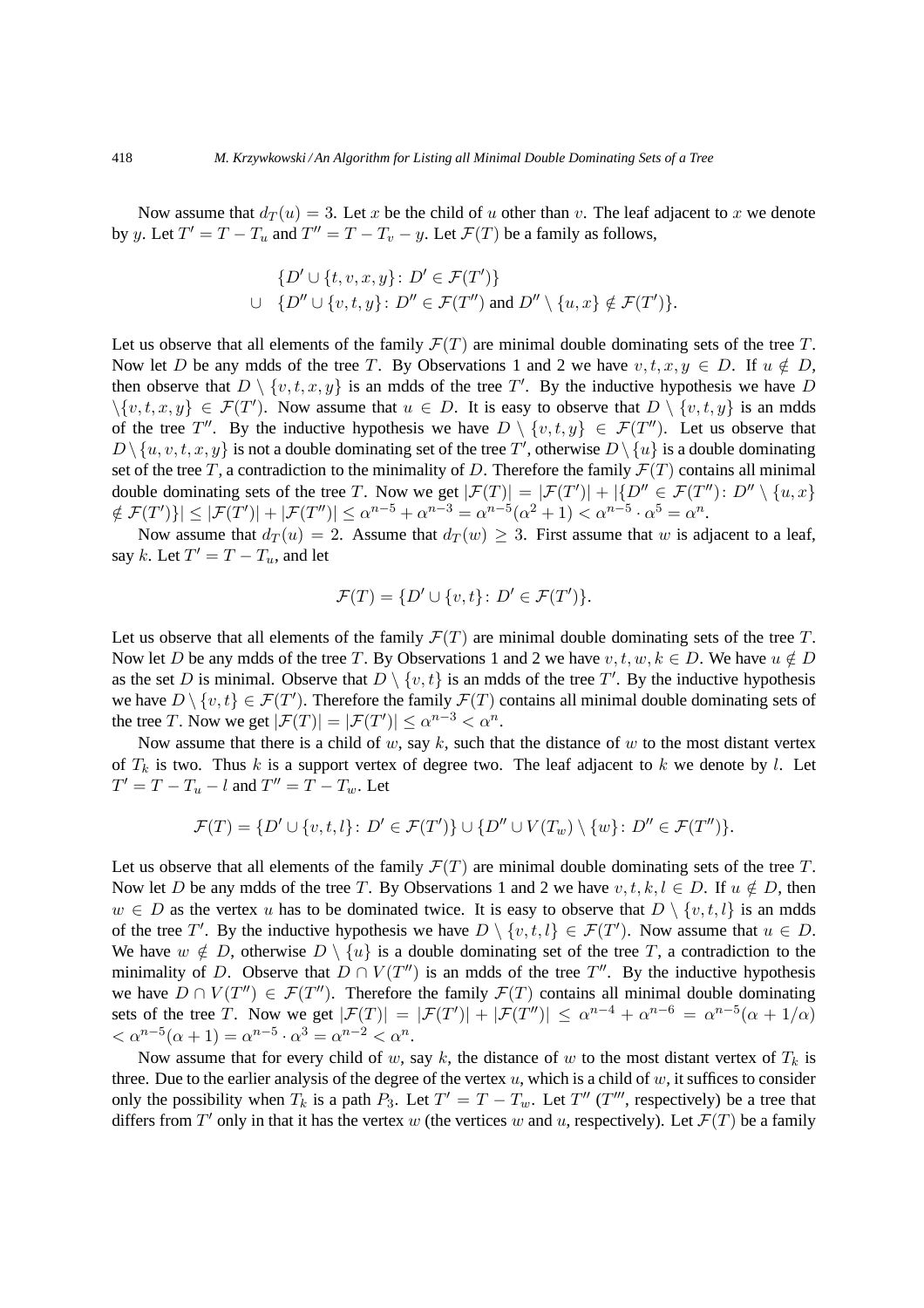as follows,

$$
\{D' \cup V(T_w) \setminus \{w\} \colon D' \in \mathcal{F}(T')\}
$$
  

$$
\cup \{D'' \cup V(T_w) \setminus (N_T(w) \setminus \{d\}) \colon D'' \in \mathcal{F}(T'')\}
$$
  

$$
\cup \{D''' \cup V(T_w) \setminus (N_T(w) \setminus \{x\}) \colon d \notin D''' \in \mathcal{F}(T''') \text{ and } x \in N_T(w) \setminus \{d\} \}.
$$

Let us observe that all elements of the family  $\mathcal{F}(T)$  are minimal double dominating sets of the tree T. Now let D be any mdds of the tree T. If  $w \notin D$ , then observe that  $D \cap V(T')$  is an mdds of the tree T'. By the inductive hypothesis we have  $D \cap V(T') \in \mathcal{F}(T')$ . Now assume that  $w \in D$ . If no child of w belongs to the set D, then observe that  $D \cap V(T'')$  is an mdds of the tree  $T''$ . By the inductive hypothesis we have  $D \cap V(T'') \in \mathcal{F}(T'')$ . Now assume that some child of w, say x, belongs to the set D. Let us observe that  $(D \cup \{u\}) \cap V(T''')$  is an mdds of the tree  $T'''$ . By the inductive hypothesis we have  $(D \cup \{u\}) \cap V(T''') \in \mathcal{F}(T''')$ . Therefore the family  $\mathcal{F}(T)$  contains all minimal double dominating sets of the tree T. Now we get  $|\mathcal{F}(T)| = |\mathcal{F}(T')| + |\mathcal{F}(T'')| + (d_T(w) - 1) \cdot |\{D'''' \in \mathcal{F}(T''') : d \notin D''''\}|$  $\leq |\mathcal{F}(T')| + |\mathcal{F}(T'')| + (d_T(w)-1) \cdot |\mathcal{F}(T''')| \leq \alpha^{n-3d_T(w)+2} + \alpha^{n-3d_T(w)+3} + (d_T(w)-1) \cdot \alpha^{n-3d_T(w)+4}.$ To show that  $\alpha^{n-3d_T(w)+2} + \alpha^{n-3d_T(w)+3} + (d_T(w)-1) \cdot \alpha^{n-3d_T(w)+4} < \alpha^n$ , it suffices to show that  $\alpha^2 + \alpha^3 + (d_T(w) - 1) \cdot \alpha^4 < \alpha^{3d_T(w)}$ . We prove this by the induction on the degree of the vertex w. For  $d_T(w) = 3$  we have  $\alpha^2 + \alpha^3 + (d_T(w) - 1) \cdot \alpha^4 = 2\alpha^4 + \alpha^3 + \alpha^2 = 2\alpha^4 + \alpha^2(\alpha + 1) = 2\alpha^4 + \alpha^5$  $= \alpha^4(\alpha+1) + \alpha^4 = \alpha^7 + \alpha^4 = \alpha^6(\alpha^3-1) + \alpha^4 = \alpha^9 + \alpha^4 - \alpha^6 < \alpha^9 = \alpha^{3d}(\alpha^9)$ . Now we prove that if the inequality  $\alpha^2 + \alpha^3 + (k-1) \cdot \alpha^4 < \alpha^{3k}$  is satisfied for an integer  $k = d_T(w) \geq 3$ , then it is also satisfied for  $k + 1$ . We have  $\alpha^2 + \alpha^3 + k\alpha^4 = \alpha^2 + \alpha^3 + (k - 1) \cdot \alpha^4 + \alpha^4 < \alpha^{3k} + \alpha^4 < \alpha^{3k} + \alpha^{3k+1} = \alpha^{3k+3}$ .

Now assume that  $d_T(w) = 2$ . If  $d_T(d) = 1$ , then let  $\mathcal{F}(T) = \{\{d, w, v, t\}\}\$ . The tree T is a path  $P_5$ . It is easy to observe that  $\{d, w, v, t\}$  is the only mdds of the tree T. We have  $n = 5$  and  $|\mathcal{F}(T)| = 1$ . Obviously,  $1 < \alpha^5$ . Now assume that  $d_T(d) \geq 2$ . Due to the earlier analysis of the degrees of the vertices w and u, we may assume that for every child of d, say k, the tree  $T_k$  is a path on at most four vertices. Let  $T' = T - T_u$ ,  $T'' = T - T_w$  and  $T''' = T - T_d$ . If  $T'''$  is a single vertex, then let  $\mathcal{F}(T) = \{\{r, d, w, v, t\}, \{r, d, u, v, t\}\}\$ . The tree T is a path  $P_6$ . Let us observe that  $\{r, d, w, v, t\}$ and  $\{r, d, u, v, t\}$  are the only two minimal double dominating sets of the tree T. We have  $n = 6$  and  $|\mathcal{F}(T)| = 2$ . Obviously,  $2 < \alpha^6$ . Now assume that  $|V(T''')| \ge 2$ . Let  $\mathcal{F}(T)$  be a family as follows,

$$
\{D' \cup \{v,t\} \colon D' \in \mathcal{F}(T')\}
$$
  

$$
\cup \{D'' \cup \{u,v,t\} \colon d \in D'' \in \mathcal{F}(T'')\}
$$
  

$$
\cup \{D''' \cup V(T_d) \setminus \{d\} \colon D''' \in \mathcal{F}(T''')\},
$$

where the third component is ignored if  $d$  is adjacent to a leaf. Let us observe that all elements of the family  $\mathcal{F}(T)$  are minimal double dominating sets of the tree T. Now let D be any mdds of the tree T. By Observations 1 and 2 we have  $v, t \in D$ . If  $u \notin D$ , then observe that  $D \setminus \{v, t\}$  is an mdds of the tree T'. By the inductive hypothesis we have  $D \setminus \{v, t\} \in \mathcal{F}(T')$ . Now assume that  $u \in D$ . If  $w \notin D$ , then observe that  $D \setminus \{u, v, t\}$  is an mdds of the tree T''. By the inductive hypothesis we have  $D \setminus \{u, v, t\} \in \mathcal{F}(T'')$ . Now assume that  $w \in D$ . We have  $d \notin D$ , otherwise  $D \setminus \{u\}$  is a double dominating set of the tree T, a contradiction to the minimality of D. Observe that  $D \cap V(T''')$ is an mdds of the tree  $T'''$ . By the inductive hypothesis we have  $D \cap V(T''') \in \mathcal{F}(T''')$ . Therefore the family  $\mathcal{F}(T)$  contains all minimal double dominating sets of the tree T. Now we get  $|\mathcal{F}(T)| = |\mathcal{F}(T')|$  $+|\{D''\in \mathcal{F}(T'') : d\in D''\}| + |\mathcal{F}(T''')| \leq |\mathcal{F}(T')| + |\mathcal{F}(T'')| + |\mathcal{F}(T''')| \leq \alpha^{n-3} + \alpha^{n-4} + \alpha^{n-5}$ =  $\alpha^{n-5}(\alpha^2 + \alpha + 1) = \alpha^{n-5}(\alpha^2 + \alpha^3) = \alpha^{n-3}(\alpha + 1) = \alpha^{n-3} \cdot \alpha^3 = \alpha^n$ . ⊓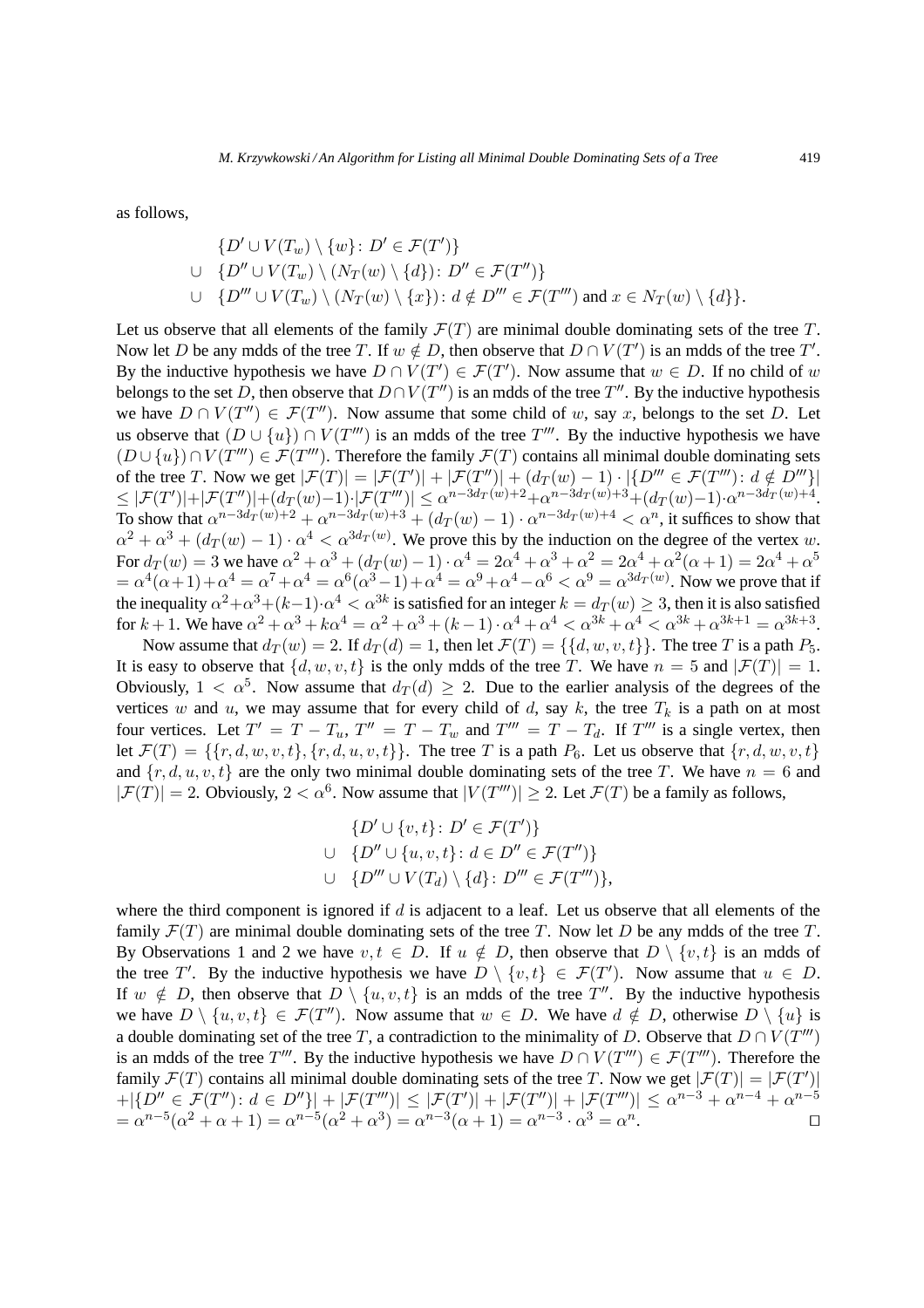We show that paths attain the bound from the previous theorem.

**Proposition 4.** For positive integers n, let  $a_n$  denote the number of minimal double dominating sets of the path  $P_n$ . We have

$$
a_n = \begin{cases} 0 & \text{if } n = 1; \\ 1 & \text{if } n = 2, 3, 4, 5; \\ a_{n-5} + a_{n-4} + a_{n-3} & \text{if } n \ge 6. \end{cases}
$$

### **Proof:**

Obviously, the one-vertex graph has no mdds. It is easy to see that a path on at most five vertices has exactly one mdds. Observe that the path  $P_6$  has two minimal double dominating sets. Now assume that  $n \ge 7$ . Let  $T' = T - v_n - v_{n-1} - v_{n-2}$ ,  $T'' = T' - v_{n-3}$  and  $T''' = T'' - v_{n-4}$ . It follows from the last paragraph of the proof of Theorem 3 that  $a_n = a_{n-5} + a_{n-4} + a_{n-3}$ . □

Solving the recurrence  $a_n = a_{n-5} + a_{n-4} + a_{n-3}$ , we get  $\lim_{n\to\infty} \sqrt[n]{a_n} = \alpha$ , where  $\alpha \approx 1.3247$  is the positive solution of the equation  $x^3 - x - 1 = 0$  (notice that  $x^5 - x^2 - x - 1 = (x^2 + 1)(x^3 - x - 1)$ ). This implies that the bound from Theorem 3 is tight.

It is an open problem to prove the tightness of an upper bound on the number of minimal dominating sets of a tree. In [10] it has been proved that any tree of order n has less than  $1.4656^n$  minimal dominating sets. A family of trees having more than  $1.4167<sup>n</sup>$  minimal dominating sets has also been given.

# **References**

- [1] D. Bród and Z. Skupień, *Trees with extremal numbers of dominating sets*, Australasian Journal of Combinatorics 35 (2006), 273–290.
- [2] D. Br´od, A. Włoch, and I. Włoch, *On the number of minimal dominating sets including the set of leaves in trees,* International Journal of Contemporary Mathematical Sciences 4(2009), 1739–1748.
- [3] J.-F. Couturier, P. Heggernes, P. van 't Hof, and D. Kratsch, *Minimal dominating sets in graph classes: combinatorial bounds and enumeration,* Proceedings of SOFSEM 2012, 202–213, Lecture Notes in Computer Science, 7147, Springer-Verlag, Berlin, 2012.
- [4] F. Fomin, F. Grandoni, A. Pyatkin, and A. Stepanov, *Combinatorial bounds via measure and conquer: bounding minimal dominating sets and applications,* ACM Transactions on Algorithms 5 (2009), article 9, 17 pp.
- [5] F. Fomin and D. Kratsch, *Exact Exponential Algorithms,* Springer, Berlin, 2010.
- [6] F. Harary and T. Haynes, *Double domination in graphs,* Ars Combinatoria 55 (2000), 201-213.
- [7] T. Haynes, S. Hedetniemi, and P. Slater, *Fundamentals of Domination in Graphs,* Marcel Dekker, New York, 1998.
- [8] T. Haynes, S. Hedetniemi, and P. Slater (eds.), *Domination in Graphs: Advanced Topics,* Marcel Dekker, New York, 1998.
- [9] M. Kant´e, V. Limouzy, A. Mary, and L. Nourine, *Enumeration of minimal dominating sets and variants,* Fundamentals of computation theory, 298–309, Lecture Notes in Computer Science, 6914, Springer, Heidelberg, 2011.